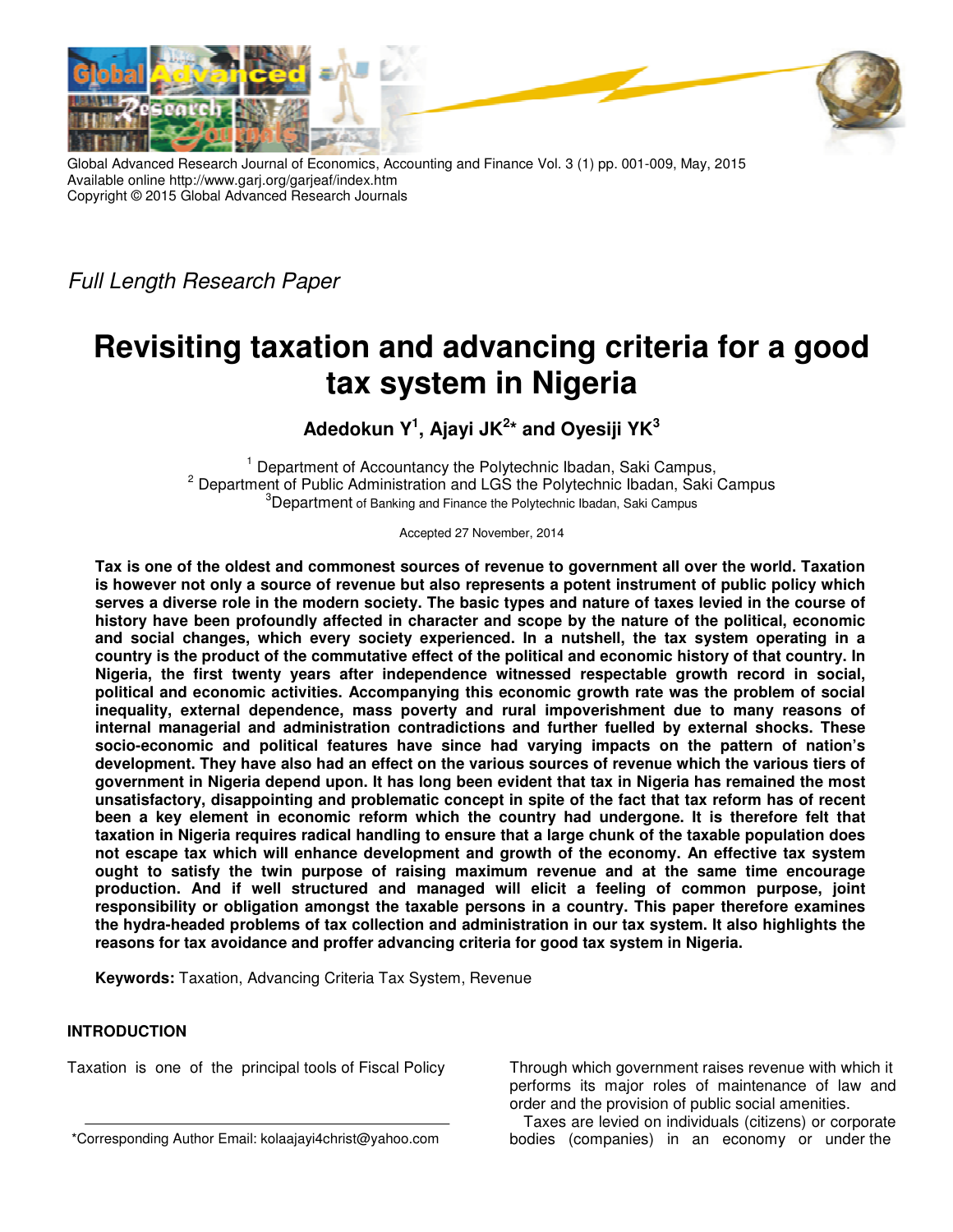Jurisdiction of the government. The other sources of revenue in some cases may rake some windfall, but are pretty unreliable and fortuitous. In this paper, we hope to focus on different types of taxes, how they are collected, compliance, evasion, avoidance and delinquency. We will also look at purpose of taxation, government revenue from all sources including taxes and the effect of untapped and diverted taxes and suggest how to arrest the negative implications of untapped and diverted tax resources.

For any country to function properly there must be rulers (government) and the ruled (citizens). Between these exists a social contract which requires the former to tap all economic and natural resources of the country for the provision of social amenities such as education, good roads, hospitals, pipe borne water, etc for the latter. The ruled, on the other hand, is expected to give maximum cooperation and loyalty to the government by performing obligations as responsible citizens. The resources available to the government are extremely limited to enable her perform her numerous duties. Therefore, the responsibility of cushioning the limited resources rests on the populace who contribute to the government coffers. . The process and procedure of collecting the revenue is called "taxation''.

# **Conceptual Frame work**

Taxation can be defined as a "compulsory levy imposed by the government through its agent on income, capital and consumption of its subjects" [Adegboyega; 1998]. Tabansi-Ochiogu [1997] also defines tax as "a levy imposed by government against the income, profit or wealth of individual, partnership or corporate organisation".

However, a somewhat encompassing definition given by Wikipedia Encyclopaedia, (2004) states that tax is "a financial charge or other levy imposed on an individual or a legal entity (company, statutory body, etc.) by a state or a functional equivalent of a state (e.g. tribes, secessionist movement or revolutionary movements).'' Taxes could also be imposed by a sub-national entity.

In another sense, the New Webster's Dictionary of English Language (International Edition (2004) defines tax as "a charge on a person's income or property, (direct tax) or on the price of goods sold, (indirect tax) made by government to collect revenue.'' The dictionary also defines taxation as "the imposition of a tax, the system by which taxes are imposed, the revenue obtained by imposing taxes.''

In most developed countries of the world, the issue of taxation is a very important one. When an individual or entity fails to pay his government taxes, or if and when taxes are not fully paid, it will ultimately result in civil penalties such as fines or forfeiture, which are carried out against the non- paying entity or individual. In

Some cases, it can result in imprisonment and death or grievous bodily harm, if the individual resist arrest. This goes to show that the issue of taxation is very important to most government of the world. This paper therefore examines the hydra-headed problem of tax collection and administration in Nigerian tax system .It also highlights the reasons for tax avoidance and proffer advancing criteria for a good tax system in Nigeria.

## **Purpose of Taxation**

Funds provided by taxation have been used by states and their functional equivalents throughout history to carry out various functions. Some of the functions include.

- Enforcement of law and public order
- Protection of property

• Economic infrastructure - roads, legal tender, enforcement of contracts, etc.

- Social engineering
- Public works
- The operation of government itself.

Most modern governments also use taxes to fund welfare and public services, such as:

- **Employment benefits**
- **Healthcare system**
- **Education system**
- Public transportation
- Pensions for the elderly

 Energy, water and waste management systems.

### **Types of Taxes**

There are many methods of classifying taxes. The method which is used in this presentation is that recognized by OECD (2004) (Organizational for Economic Cooperation and Development). organization is said to publish perhaps the most comprehensive analysis of Worldwide Tax Systems. The organization classifies taxes into:

### **Income Tax:**

Income tax is a tax on earnings – money that individuals, corporations, trusts or other legal entities receive in different ways and from different sources.

## **Retirement Tax:**

Some countries with social security systems provide income to retired workers and fund those systems with specific dedication. These often differ from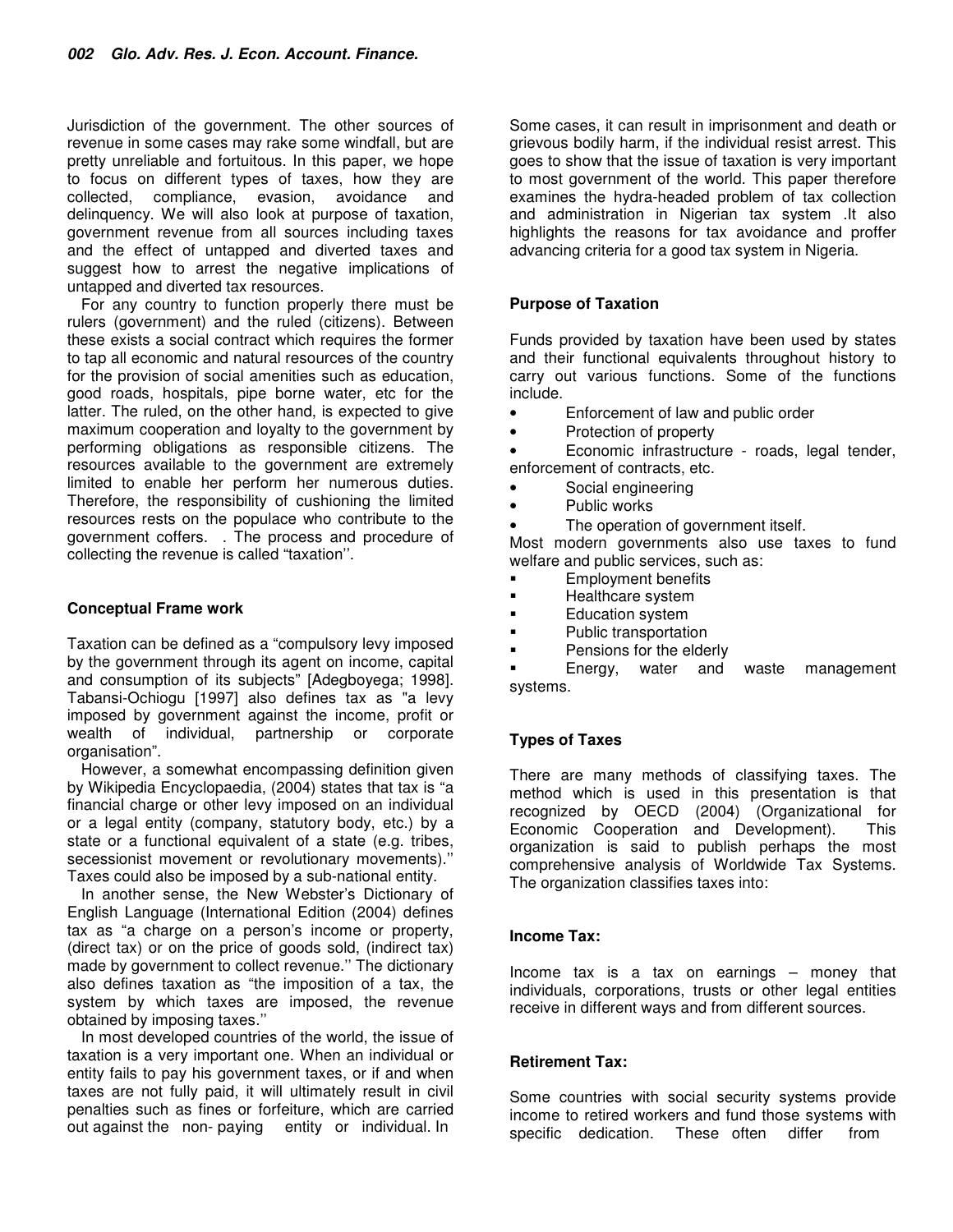comprehensive income taxes in that they are levied only on specific sources of income, generally wages and salary.

## **Capital Gains Tax:**

A capital gains tax is the tax levied on the profit released upon the sale of a capital asset. In many cases, the amount of capital gain is treated as income and subject to the marginal rate of income tax.

## **Corporate Tax:**

Corporate tax refers to a direct tax levied by various jurisdictions on the profits made by companies or associations and often includes capital gains of a company.

## **Poll Tax:**

A poll tax, also called per capital tax or capitation tax is a tax that levies a set amount per individual.

## **Excise Tax:**

An excise tax is a tax paid when purchases are made on a specific good such as gasoline. It is usually based on the quantity of product purchased.

### **Sales Tax:**

Sales tax is a form of excise tax levied when a commodity is sold to its final consumer.

## **Tariffs:**

An import or export tariff (also called customs duty or impost) is a charge for the movement of goods through a political border.

# **Toll Tax:**

A toll tax is a tax which has been often used historically on roads and bridges to pay for state bridge and road projects.

### **Value Added Tax:**

A value added tax (VAT) applies the equivalent of a

sales tax to every operation that creates value.

## **Wealth Tax:**

Some countries will require declaration of the tax payer's balance sheet, and from that extract a tax on the net worth of assets (assets minus liabilities), as a percentage of the net worth.

## **Property Taxes:**

A property tax is a tax imposed on property by reason of its ownership. It is usually levied on the value of the property owned, usually real estate.

## **Transfer Taxes:**

Historically, many countries require that a contract needed to have a stamp affixed to make it valid. The charge for the stamp will either be a fixed amount or a percentage of the value of the transaction. This is what is referred to as a transfer tax. It should be noted that this type of tax has been abolished in most countries.

# **Inheritance Tax:**

This is a type of tax which is levied on the value of inherited property and wealth.

The above types of taxes can be classified/collapsed into two; viz.

- 1. Direct tax and
- 2. Indirect tax

### **Direct Taxes**

Direct taxes are tax income borne directly by the tax payers and the incidence of taxation is not shared or appropriated. Examples are Personal Income Tax, Company Income Tax, Capital Gains Tax and Petroleum Profit Tax.

### **Indirect Taxes**

Indirect taxes are taxes initially suffered by the tax payer but whose ultimate burden is borne by the final consumer of the goods and services. The tax paid in this category can be built into the prices of the products of the company, thus serving to increase prices of the company's products. An example of indirect taxes is customs duties, excise duties, stamp duties and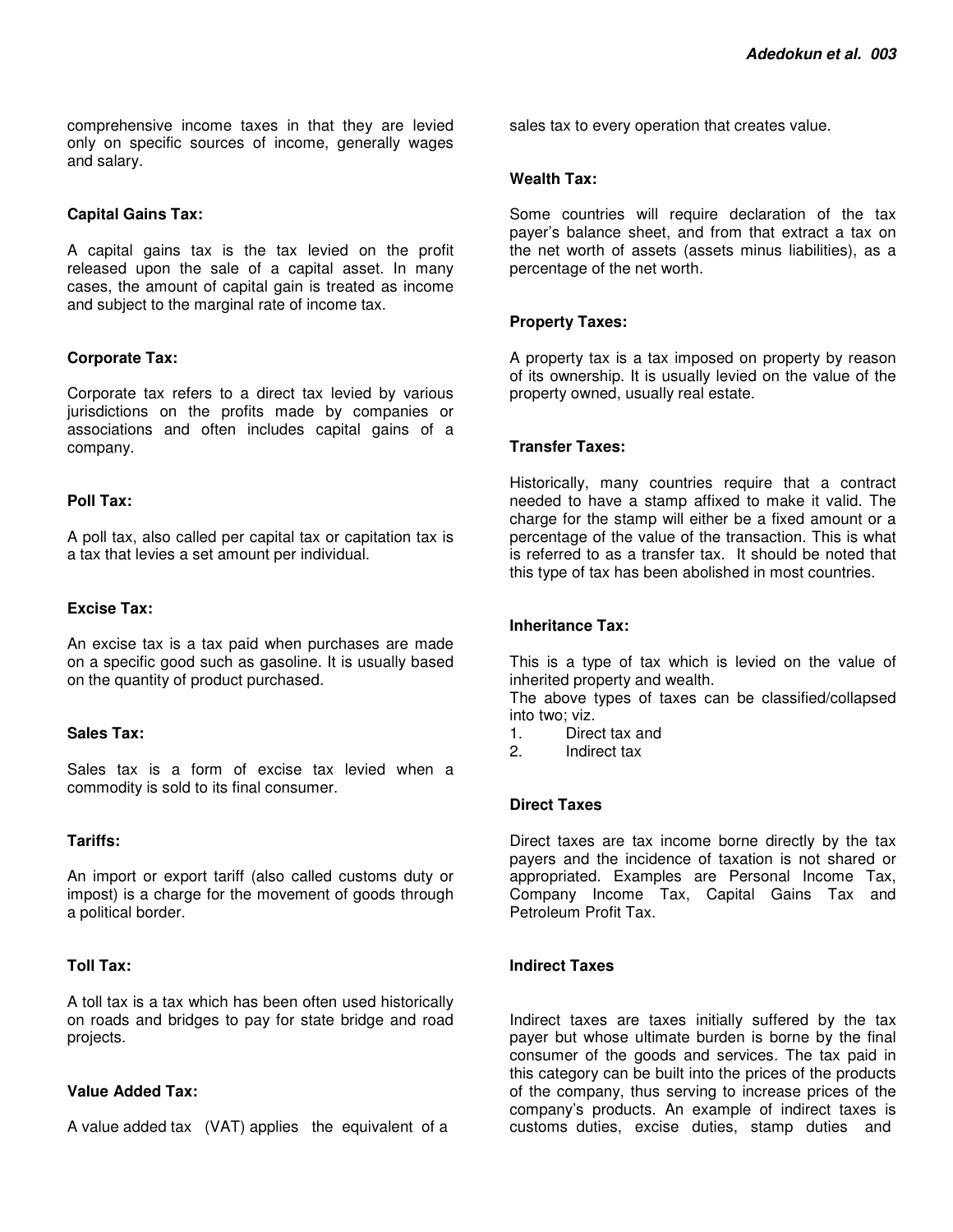Modified Value Added Tax (MVAT) ( Adegboyega: 1998).

# **Tax Burden**

In Nigeria, tax is levied on the authority of the Federal Government through Income Tax Management Act 1961 (ITMA) and subsequent amendments including the Finance (Miscellaneous Taxation Provisions) Decree 1992 and the Finance (Miscellaneous Provisions) Decree 1997. A number of income tax Acts and Decrees govern the administration of income tax in Nigeria.( Ajayi: 2010).

The law establishes from whom a tax is/should be collected. In many countries, taxes are imposed on business (such as corporate taxes or portions of payroll taxes). However, who ultimately bears the burden of the tax (the tax "burden") is determined by the marketplace as taxes become embedded in production costs. Depending on how quantities supplied and demanded vary with price (the elasticity's of supply and demand). A tax can be absorbed by the seller (in the form of lower pre-tax prices), or by the buyer (in the form of higher post-tax prices). If the elasticity of demand is low, more will be paid by the customer and contrariwise for the cases where those elasticity are high. If the seller is a competitive firm, the tax burden flows back to the factors of production depending on the elasticity's thereof; this includes workers (in the form of lower rents) and entrepreneurs (in the form of loss to shareholders), and landowners (in the form of lower rents) and entrepreneurs (in the form of lower wages of superintendence) (Soyode and Kajola: 2006)

# **Tax Incidence and Tax Shifting**

Incidence is the answer to the question of "who pays?", "which taxpayers bear the actual burden of taxes?" The INCIDENCE of a particular tax refers to the ultimate bearer of the burden of the tax (i.e. the person/economic units who really bears the burden of the tax or who is actually affected by the tax). This may not be identical to the person or business that remits (pays) the tax to the government because of the phenomenon of tax shifting. From the foregoing, it is evident that the incidence of a tax rests on the person(s) whose net income is reduced by the tax. The real burden of taxation (incidence) does not necessarily rest upon the person who is legally responsible for payment of the tax. For example, general sales taxes are paid by business firms, but most of the burden is assumed to rest upon those who buy the goods (consumers) that are taxed i.e. the incidence rests on the final consumers.

Tax shifting is the process whereby an economic agent

passes on wholly or partially a tax to another economic agent. It is often difficult to verify and account for the determination of the economic entity that actually ends up paying particular tax. Some taxes are added to the price of goods produced so that the incidence of the tax clearly rests upon the consumers of the good, while some are shared in varying proportions between the producer and consumer.

Taxes may be shifted in two main directions, viz:

# **Forward shifting:**

Takes place when the burden falls entirely on the user rather than the supplier of the commodity or service in question e.g., if an excise tax on luxuries increases their price to the purchaser.

# **Backward shifting:**

This occurs when the price of the article taxed remains the same and the cost of the tax is borne by those engaged in producing it e.g., through lower wages and salaries, lower prices for raw materials, or a lower return on borrowed capital.

It should however be noted that it is not in all cases that a tax can be shifted. A tax may not be shifted at all; for example, a tax on business profits may reduce the net income of the owner of the business. Consider for example, payroll taxes, some of which are remitted by the employee (meaning the taxes are taken out of the pay check), and some by the employee. Almost all economists agree that the employee share of payroll taxes is born by the employee. However, economists also uniformly agree that the employer share of payroll taxes falls not on the employing business, but rather on employee pay check by a corresponding amount. This shifting may not be deliberate; rather, it reflects supply and demand in the labour market (Soyode and Kajola 2006).

The assignment of tax incidence can be a controversial subject. The following assumptions are usually made on tax incidence:

 $\blacktriangleright$  Households bear burden of individual income and payroll taxes, which they pay directly;

 $\triangleright$  The employer share of payroll taxes falls entirely on the employee;

 $\blacktriangleright$  Corporate income taxes fall on owners of capital in proportion to income from interests, dividends, rents, capital gains;

 $\blacktriangleright$ Excise taxes fall on households;

As earlier stated in this paper, it can be difficult to determine the incidence of a tax. Severally, this tax may be borne partly by the taxpayer and partly shifted. In many cases, the problem can be adequately resolved by using what economists call partial equilibrium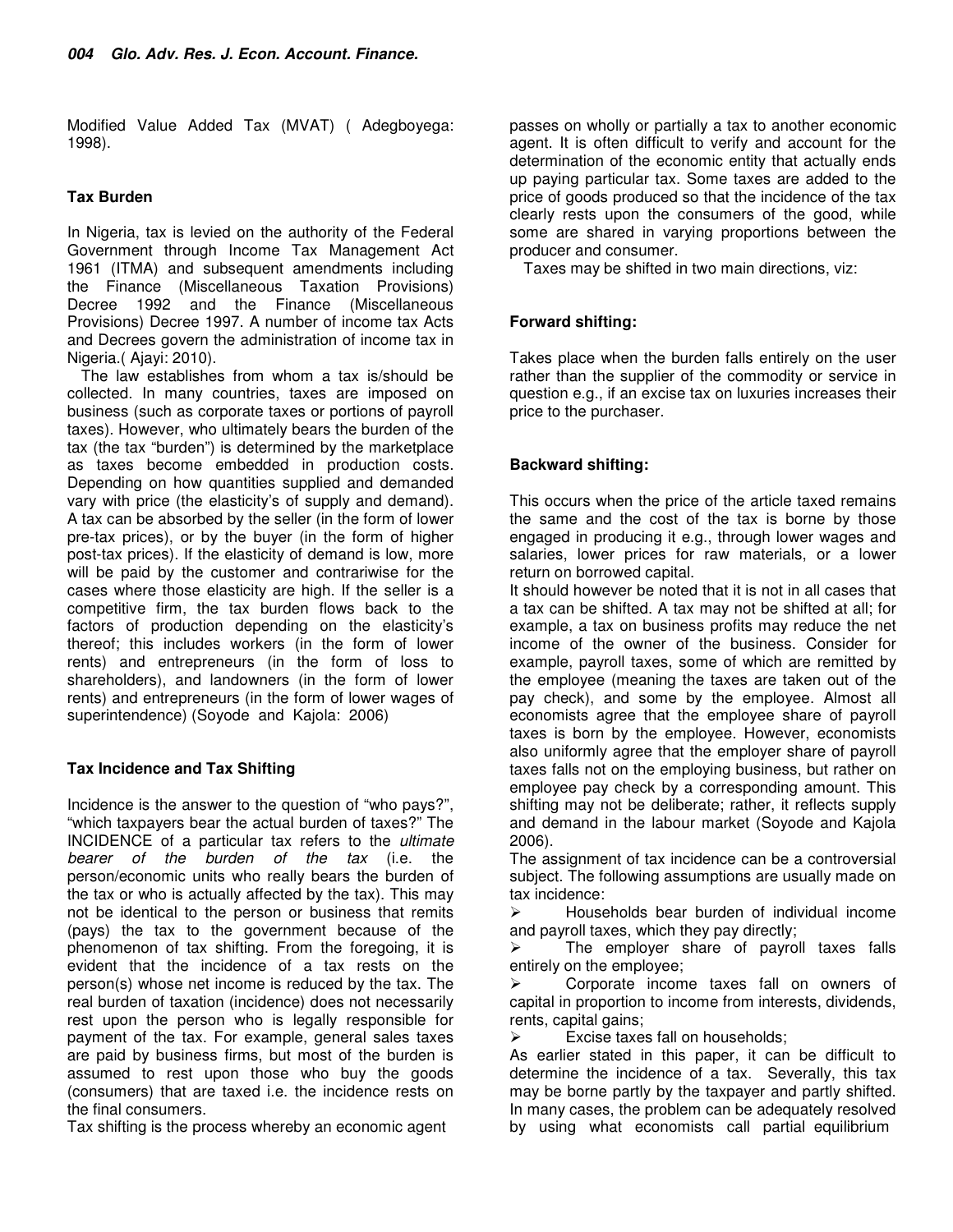analysis, that is, by focusing on the market for the taxed product and ignoring all other markets. For example, if a small tax was to be imposed on an addictive substance (e.g. beer, cigarette etc), there is little doubt that it would be borne by the users of the substance, who would pay the tax rather than forgo its use. More generally however, the incidence of taxation depends on all of the market forces at work (general equilibrium analysis).

It has generally been canvassed that the ultimate tax burden is passed unto the consumer of goods. This is premised on the fact that the duty and tax paid by the producer is eventually passed onto the final consumer, since the cost of production is the consideration for selling prices and the purchase of these goods by final consumers shift the tax burden ultimately to them (consumers). Examples of goods and services that may be in this category are products produced with payment of excise duties; consumption tax, Value Added Tax (VAT), Pay as You Earn (PAYE), etc.

The roles of government in the stabilization of the economy have also supported the shift in the burden of taxation. Such roles are:

**In trying to be equitable, the government** usually engages in substitution of goods and services. For instance in the 1970s, the government engaged in important substitution programmed.

 Government regulation of tax has also been done to shift the burden of tax to change the pattern of consumption in the economy, e g. the reduction of import duties for heavy duty trucks, buses and plants;

 Government also gets involved in shifting the burden of tax to encourage developmental activities in the country. For instance, in implementing the fiscal policy, government can also use taxation to discourage consumption.

 In like manner, government can also use taxation to discourage consumption of goods and services. E.g. the hike in taxes payable on cigarettes aimed at discouraging smoking.

# **Who has Authority to Levy Taxes?**

Historically, sovereign states derived the power to tax their citizen from their constitutions. In Nigeria, the constitution of the Federal Government of Nigeria, 1999, grants the Federal Government, State Government and Local Government Councils specific powers to levy and collect taxes and levies. The constitution has subsumed the various extant Acts and Decrees pertaining to taxation and the collection of taxes.

Some of those Acts and Decrees as quoted in (Awala: 2004) are:

I. The Company Income Tax Act 90.

- ii. Petroleum Profit Tax Act 90.
- iii. Capital Gains Tax Act 90.
- iv. Personal Income Tax Decree 90.
- v. Education Tax Decrees 93.
- vi. Value Added Tax Decree 93.
- vii. Stamp Duty Act 1939.

The constitution in the exclusive list Part I empowers the National Assembly to legislate in some items such as (58) stamp duties (59) taxation of income profits and capital gains, except as otherwise prescribed by the constitution.

In the concurrent list (Part II, Paragraph 7 ), 'the National Assembly may, subject to such conditions as it may prescribe, provide that the collection of any such taxes or duty or the administration of the law imposing it shall be carried out by the government of a state or other authority of a state'.

This implies that the national assembly can legislate for taxes and then delegate the collection and administration of such law to the states.

Paragraphs 9 and 10 empower States through their houses of assembly to collect any taxes, fees, or rates for the administration of the law by the Local Government Council. It must be seen that the same person is not taxed by more than one local government council (double taxation). The State Governments and Local Government Councils have their own organs for their tax collection.

### **Characteristics of a Good Tax System**

Tax, though an imposition on the payer, must be seen as fair by both the government and the payer. The distribution of tax burdens by the assessor (government) must employ the principles of equity, economy, certainty, convenience, simplicity, adequacy and neutrality.

### **Equity:**

To some people, the application of this principle means all taxpaying persons should be taxed on absolute equality basis. But the society in terms of the differential earning power of individuals' means that a tax should be as just as possible, covering all people who ought to pay it.

### **Ability to Pay:**

This is another form of equity in taxation. It is better illustrated in the horizontal and vertical tax equity. The horizontal equity concept states that equal sacrifice among tax payers will be attained if individuals of equal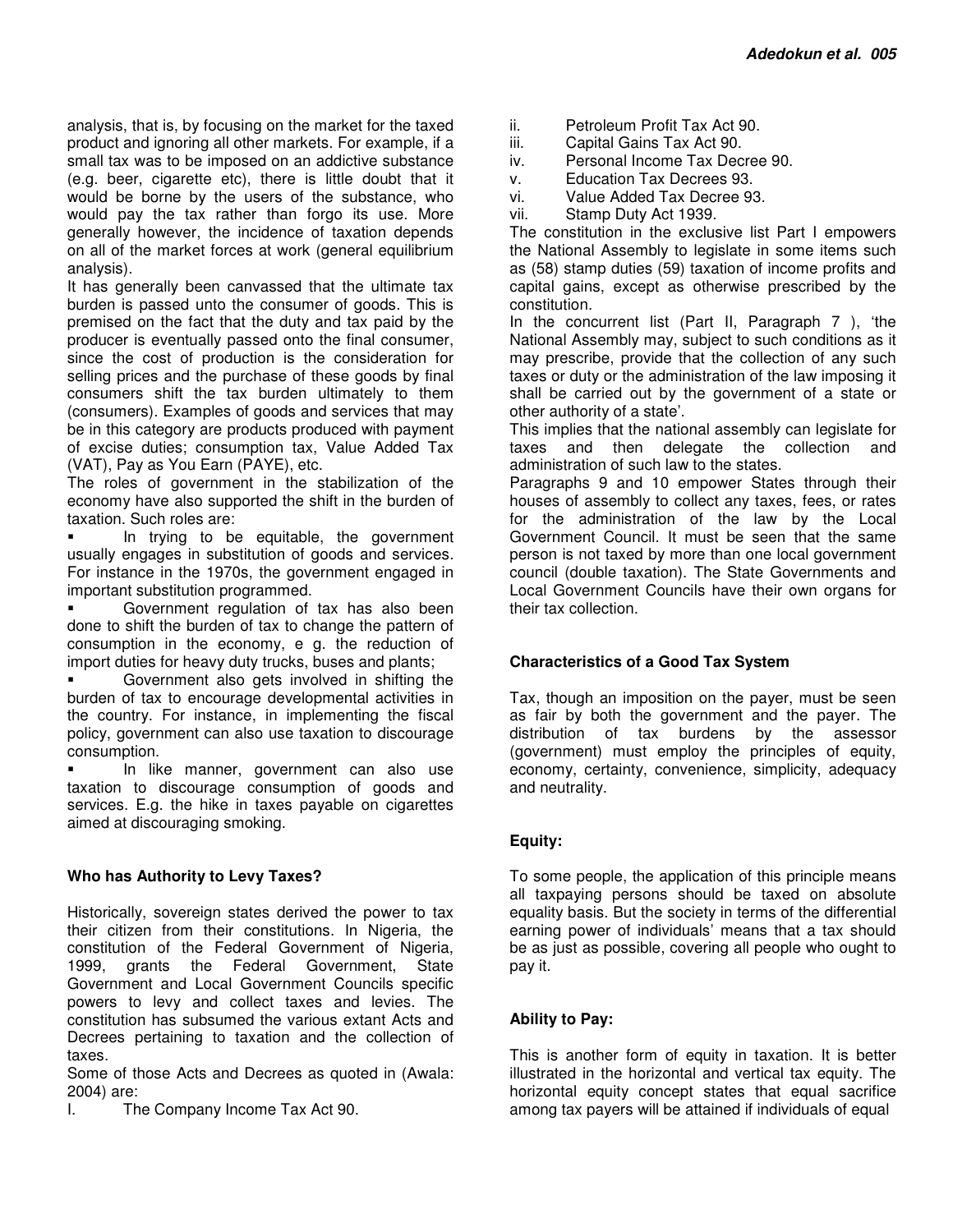

**Figure III:** Different impacts of taxation {Awala: 2009)

tax paying ability are taxed equally. The vertical concept states that people of unequal tax paying ability should be taxed unequally.

#### **Economy:**

This principle states that the cost the government bears on the collection of a tax should be small when compared with what the government rakes from it. There should be some economic of scale in tax collection.

#### **Certainty:**

The tax should not be ambiguous such that any tax payer should arrive at the same amount of assessment using the law.

### **Convenience:**

The process of tax payment should not constitute a burden on the payer. The place and method of payment should be spelt out.

### **Simplicity:**

Both the tax system and the law should, as much as possible, be simple. A complex system in our system with the attendant high level of illiteracy may not augur well for the government.

#### **Adequacy**:

A particular tax should be adequate for its purpose. If the tax yield is not sufficient to achieve its objective, its purpose would be defeated.

### **Neutrality:**

A neutral tax is the tax that has no adverse effect or has the least welfare effect on individuals and the economy. This type of tax can affect the allocation of resources in the economy by the private sector. Where higher income is taxed high compared to leisure, individuals may cut down on working hours and transfer income to leisure (Soyode: 2006)

#### **Impact of Tax on the Payer:**

A tax can be said to be progressive, regressive or proportional.

#### **Progressive:**

In the vertical equity concept higher income attracts higher tax. Taxes that apply this principle are said to be progressive e.g. Pay-As-You Earn (PAYE).

#### **Regressive:**

This is a situation where the tax burden on the taxpayer decreases as his income increases e.g. sales tax. The tax base is not usually on the taxpayer's income but on the particular transaction.

### **Proportional Tax:**

This type of tax attracts the same amount of tax regardless the income of the payer.

#### **Tax Collection**

Nigeria as a federation has three tiers of government, namely the Federal Government, the States and Local Government Councils. Each is autonomous to the level of autonomy granted it by the FG Constitution. Each has its own tax or revenue collection organization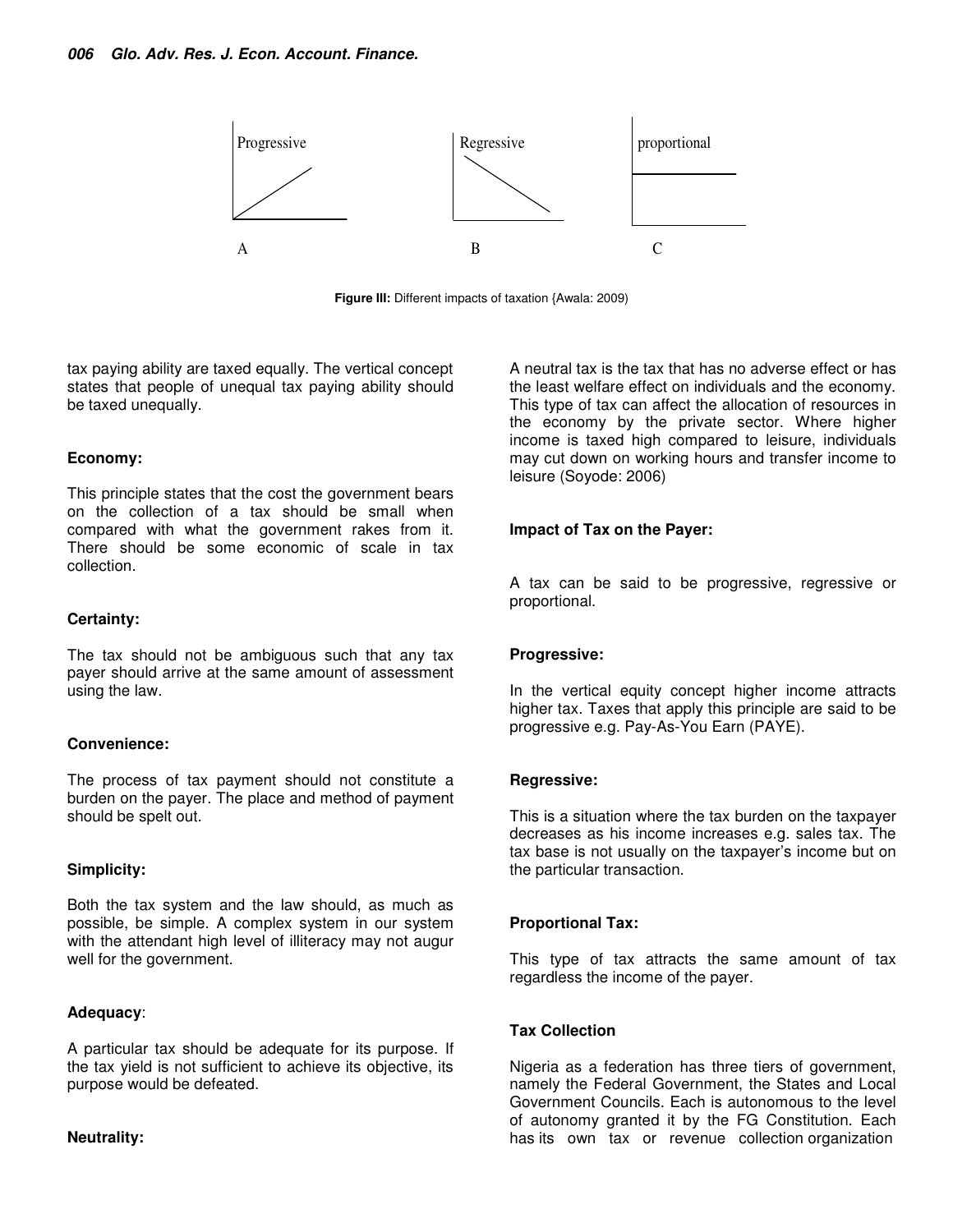overlapping responsibilities of the various tax organs. The Federal Government through Decree No 104 of 1993 created the Joint Tax Board (JTB) to harmonize tax laws and rates in Nigeria. JTB's duties and functions among others include:

• To advise the Federal government on request, on double taxation agreement with any other country and in respect of capital allowance and other taxation matters in Nigeria.

• To promote uniform tax practices and the incidence on individuals.

• To impose its decision on matters of procedure and interpretation of personal income tax law.

Federal Board of Inland Revenue (FBIR): The Federal Board of Inland Revenue is the organization responsible for the collection of all taxes due the federal government e.g. company tax, education tax. It has offices spread throughout the federation.

### **Factors Affecting Tax Collection in Nigeria**

The low level of non-oil revenue which could have been caused by poor collection of the taxes by various organs of the government is one of the factors. Some other factors that may impair tax collection are tax evasion, tax avoidance and tax delinquency are:

#### **Tax Evasion**

By this method, potential tax payers evade the payment of taxes of the government. An example of this is the refusal of the Vaswani Brothers to pay legitimate taxes to Federal Government. The act is criminal and impacts negatively on government programs.

# **Tax Avoidance**

This is the method through which the tax payer utilizing existing tax laws defers his present tax obligations in order to maximize his post tax economic position. An example of this is in tax deferment.

### **Tax Delinquency**

This is a situation where the tax payer fails to pay his tax on the due date. It could be caused by lack of money or refusal to pay when the money is available **(**Soyode and Kajola 2006).

#### **Causes of Untapped Resources**

An untapped tax is the tax potential that exists in tax law but is not put into use by tax officers either through negligence or inability to understand the law.

Poor tax administration in the area of collection is also a cause of untapped taxes. Another way there can be untapped taxes is through a narrow tax base where some potential tax payers are excluded out of the approved tax base. Untapped taxes can also occur through over-generous incentives by government in order to attract businesses e.g. operation of FREE ZONE PORTS in Nigeria, establishment of INDUSTRIAL PARKS. In this case, individuals and businesses pay little or no tax to government.

#### **Tax Diversion**

This is the method whereby government channels money from one vote to another. This impairs<br>dovernment budgetary allocations. Multinational government budgetary companies operating in Nigeria in some cases divert taxes due to Nigeria to their overseas operations or tax Havens. Such monies are used in the development of other countries instead of Nigeria.

#### **The Uses of Taxes**

Taxes are paid to government to enable them perform their relative functions in the society. Apart from the traditional function of defence against outside invasion and maintenance of law and order, the Federal Government also embark on the provision of social infrastructure such as schools, roads, fire service, police, health system, employment, macro-economic stability, etc. these provisions form the basis of economic development of the society.

These functions of government are funded through taxes. In Nigeria however, oil revenue accounts for the greatest ticket of our national income. Non oil revenue through taxes and other sources account for a small part of the national income. In most mixed economics such as Nigeria, taxes are the greatest contributors to budgets. The more taxes people pay the more money the tiers of governments have to perform their duties. That would translate to economic growth and better living standards for their people. (Kolawole 2010).

#### **Economic development**

This can be broadly defined as the process of change that is focused on the betterment or improvement of a community, local government, state or nation. There are some generally accepted tools for the measurement of economic development so that comparisons can be made between communities, state and nations.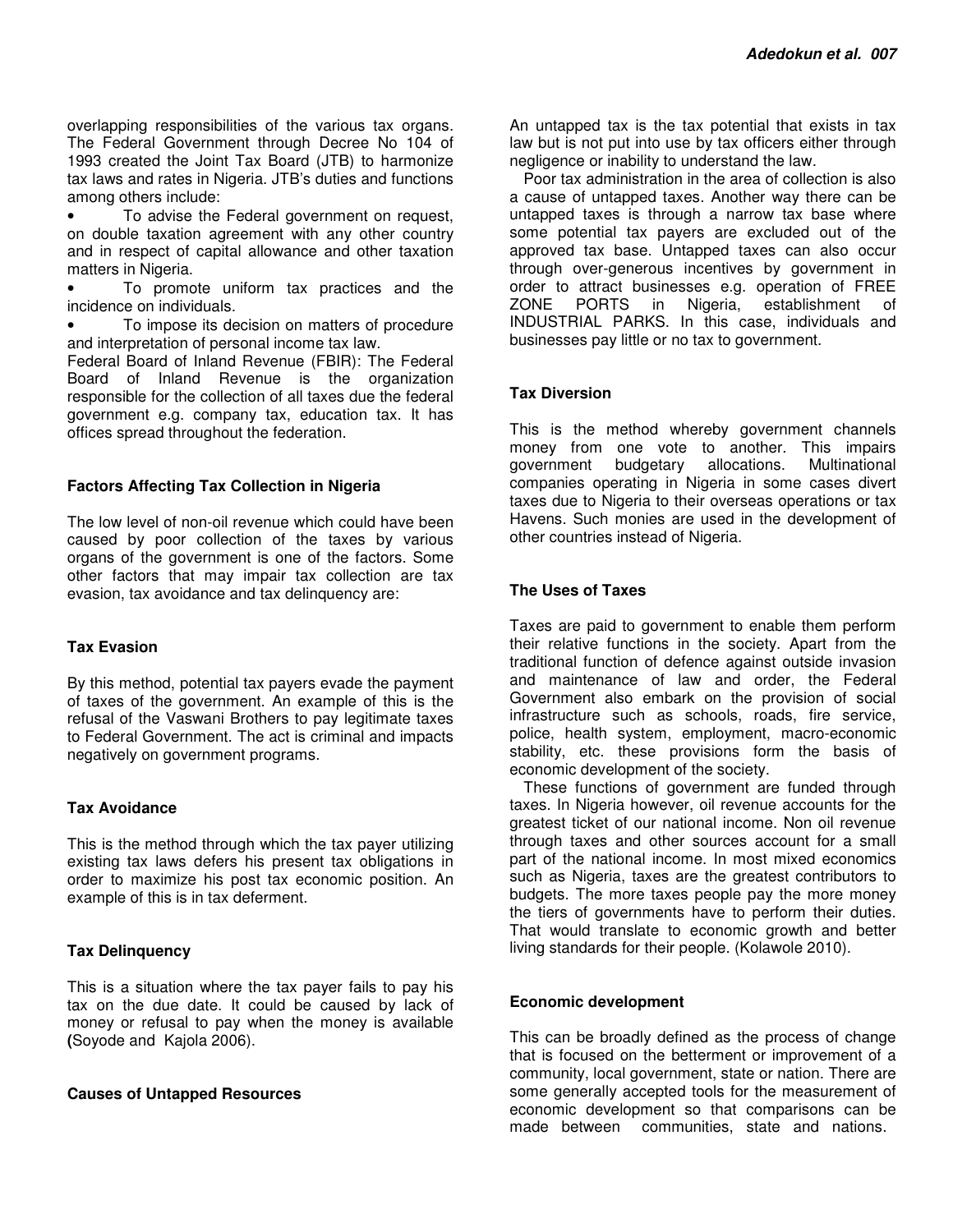Some of those tools according to Ajayi (2010) are:

## **Gross Domestic Product (GDP):**

This is the monetary value of all goods and services that are produced in a country within a given time.

## **Unemployment**

This is the inability of able-bodied men and women who are willing to work but fail to find jobs.

## **Income per Capital**

Total national income divided by the population.

# **Mortality Rate**

This is the situation where children who are born die before they are six.

# **Literacy Rate (Education)**

This is the ability of read and write.

# **Life expectancy**

This is the likely number of years that someone will live.

# **The Implications of Taxes on Rural Economic**

The imposition of taxes on individuals and corporate entities is the principle way through which government, both democratic and dictatorial raise monies to perform their civic functions to their citizenry.

With the tax generated, government can fund the economic development by providing such infrastructure as roads, hospital, schools, power, water, and a lot more. It would also use such monies to perform its fundamental duty of defence and provision of law and order.

The government that provides most of the above mentioned infrastructure will witness economic growth. In Nigeria, the federal government, states and local government councils derive most of their revenue from the federation account. Section 16(21) of the constitution say that all revenue collected by the government of the federation, except the proceeds from personal income tax of the personnel of the armed forces of the federation, the Nigerian police force, the

ministry or department of government charged with the responsibility of foreign affairs, and the residents of the federal capital territory, Abuja, shall be paid into the federation account. If taxes dwindle the federation account will reduce, thus, making the allocations to the different ties of government lower.

The local government councils which do not have much from taxes will not witness economic growth. A lot of able-bodied men and women willing to work will migrate to the cities in search of jobs because of the lack of employment opportunities in the area. The diversion of taxes negates the efficient operation of budgets and the allocation of public sector goods. The services for which the budget are made suffer neglect or abandonment as a result of diversion. An example is the PTDF whose funds were diverted to unrelated services.

## **RECOMMENDATIONS**

### **The role and Place of Legislation**

It is the primordial responsibility of government at whichever level to see to the welfare and protection of its citizens. It is because of these responsibilities that government levy or imposes taxes on its citizenry. People pay taxes for the goods and services provided by government which they consume. The federal government, as well as the other tiers of government, have been making conscious efforts to increase the non-oil revenue as a percentage of the national income. This is because the continuous dependence on oil revenue may prove catastrophic for the nation some day.

The vagaries of the international market show that the oil market is outside our control. The legislatures which are the bi-cameral national assembly made up of the senate and the House of Representatives and the house of assembly at the state should arrest the issues of untapped and diverted tax resources and come up with legislations that will stop the unpleasant issue.

# **How to Attack Untapped Taxes:**

### **The National Assembly Attack Untapped Taxes:**

The national assembly is the organ authorized by the constitution to legislate on taxation and that is why we have a uniform tax practice in Nigeria. There are no tax advantages enjoyed by a company operating in Rivers State as against the one operating in Borno State. The legislature should enact tax laws to broaden tax bases so that new potential taxpayers could be covered by the new tax bases. This will increase the tax revenue and thus increase government total revenue. The national